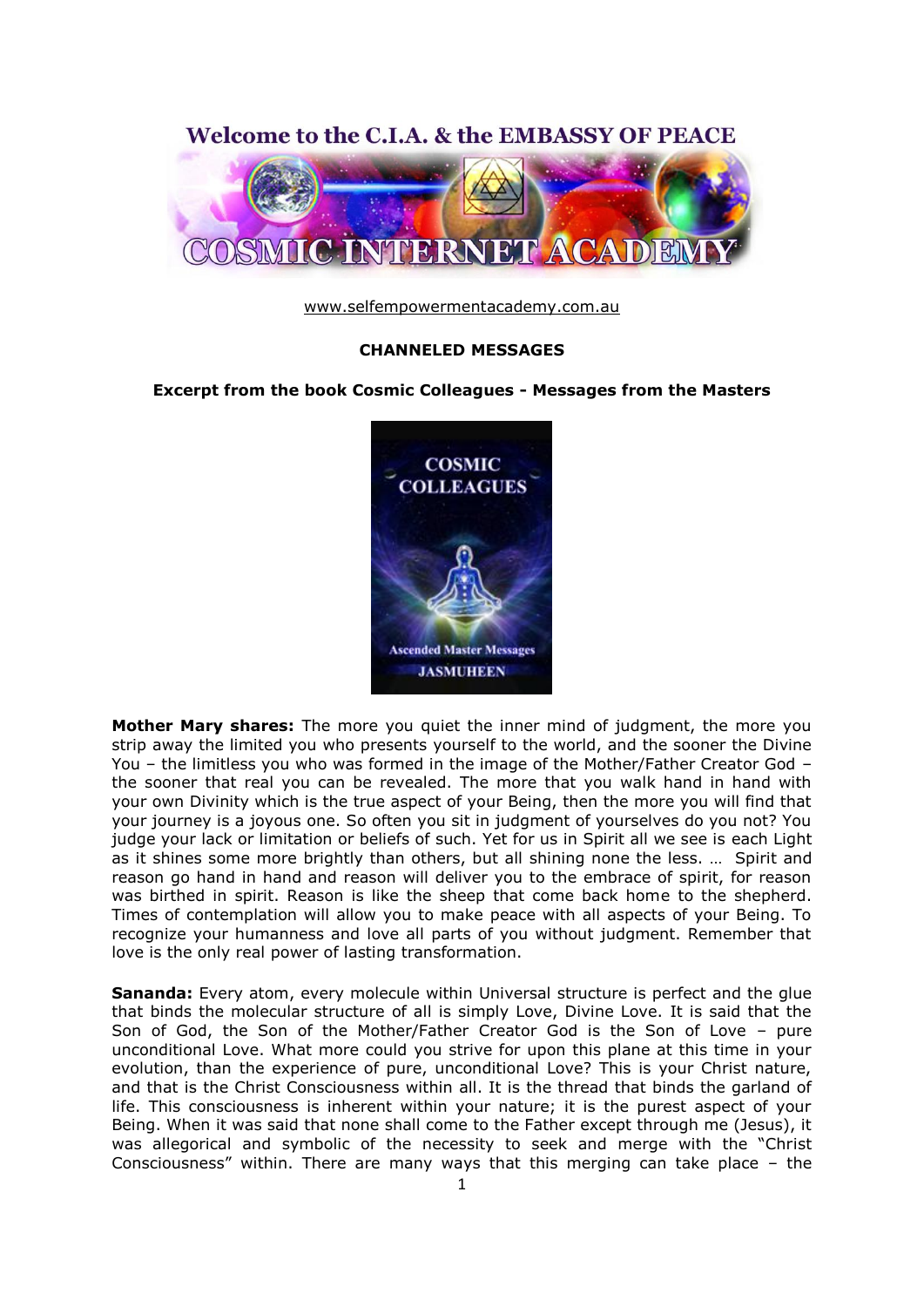qualifying factor is the purity of intention and sincerity of desire which is a common factor within the hearts of many individuals of many religions and philosophies.

**Triclon from the Intergalactic Federation of Worlds Council says:** Do you understand that any game you wish to play is in your creative power to be real? For you are the masters of creation. So if you wish to engage in the game that there are entities of lower vibrations sucking off your energy fields, if you wish to play the game of lords of darkness, of satanic forces, of forces that perhaps you would label as not quite in perfect alignment with divinity or whatever label you wish to give – then as you think it, so it will be, for that is the game being played.

The game we encourage instead is the game that gives you the key to the doorway to the fifth dimension which is the next energy matrix that you will find your beings, as mass consciousness, relating to and experiencing. The key to this doorway is instant manifestation through your creative abilities, as creative beings.

So with these new energies now bombarding your planet, whatever you wish to give power to through your thought form will become real instantaneously and you will feel the energy effects of such. You are no longer limited beings unless you allow yourself to be so.

If you wish to imagine yourself as beings that have gone through the "ringer", called third dimensional life, of thousands of embodiments with much emotional and mental baggage, then that will be your reality. You will identify yourselves as beings of great light and love but with baggage – huge bags of this baggage on your back. Or you can decide to see yourself standing tall in your divinity, in complete perfection, living life in complete perfection, embracing, expecting the perfection of life to be in your reality. See these bags of baggage disappear instantaneously off your back as you embrace that to be your reality, and so it will be and the universe will rearrange itself to accommodate your new framework of reality for that is one of the magnificent abilities that the universe has.

**Kuthumi states:** The new paradigm being created is the one that you as awakened individuals are collectively creating. The old paradigm is that which you are building upon as you become aware of patterns that do not run limitlessly, as you are aware of thought forms that create limitation. As you step into your mastery, the unlimited nature of your Being, you are being asked to assess every thought form, every action, and every word that creates limitation individually, so that the collective whole may change. These paradigms are simply patterns of energy. The new paradigm is being structured according to the desires of the collective hearts, your desire to treat each other in a way that is honorable. Your desire to be together in a way that accesses integrity, that allows you to be joyous, to be free, to experience life upon this plane with ease, with grace, to know pleasure in this embodiment, true pleasure. … The old paradigm brought lack. The old paradigm brought conflict; the old paradigm has brought states of being of great separation, of competition. There is a prophecy that is unfolding upon this plane and it is the prophecy of the new millennium, the prophecy of the Golden Age. The new paradigm insists that you open up to your own inner guidance, so that you may discover your true mastery, so that you may recognize that the one master that is requiring honoring is the master within you. This is not a time of being disempowered it is a time of empowerment, of standing true in your Light, of having courage to act from the guidance that comes from within for the good of the collective whole.

**From Saint Germain:** The Master discerns which experience, he or she will have while dwelling in physical form in God"s kingdom. The Master, through all realms of expression, creates around them in every now moment that which serves them fully in the awakened state in each now moment … What you are being asked to do is to embrace the Christed One within so you may be that magician in the stillness, in the power of that which you are; so that you may send out from your physical form,